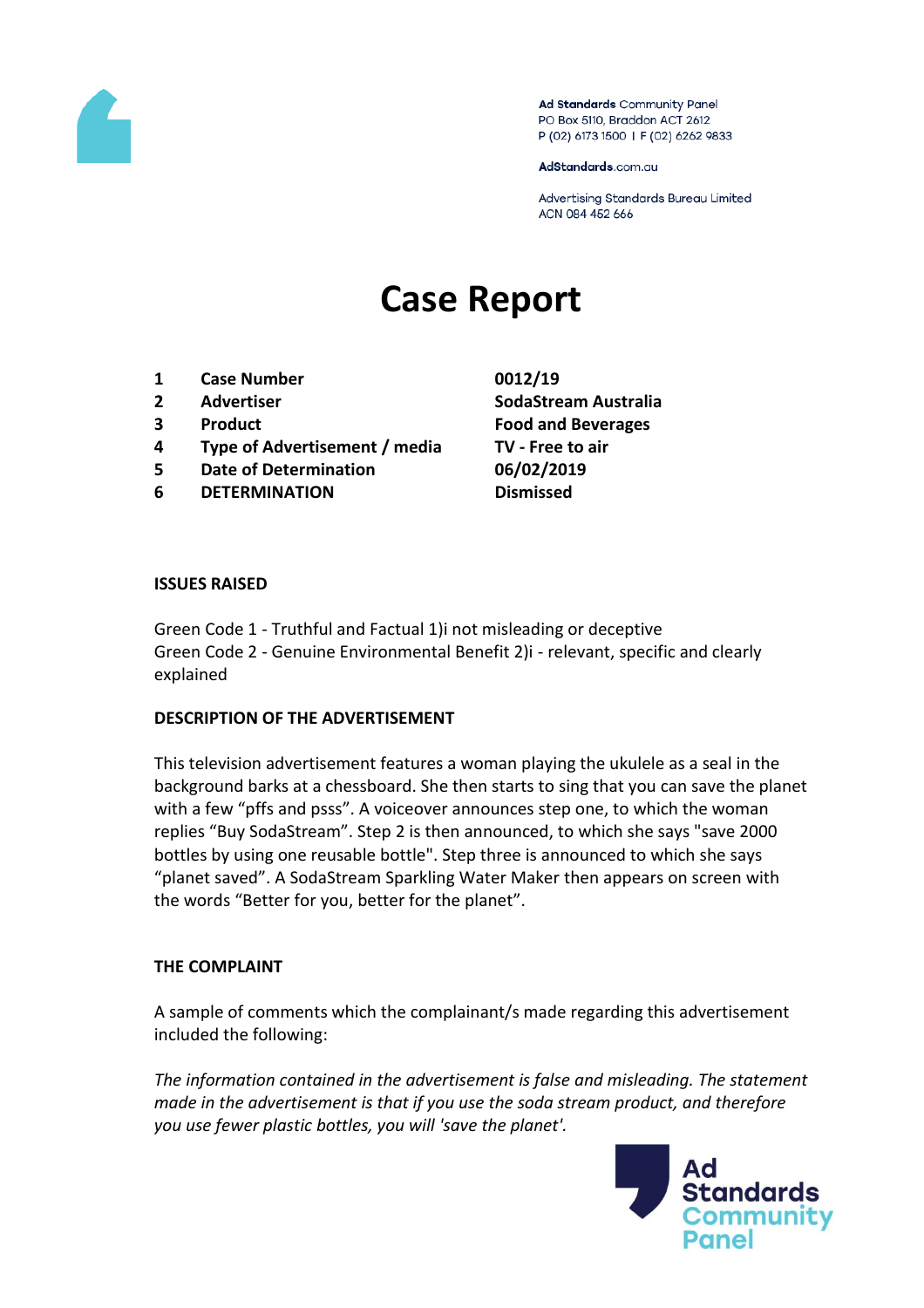

*The use of this product uses other natural resources that also impact on the environment and therefore do not 'save the planet'. In addition, using alternative products will not destroy the planet.*

*The inference in the advertisement is that we are destroying the planet and by simply using Soda Stream any environmental issues will go away.*

*The direct effect of human activity is very difficult to actually assess as the only way to do so would be to cease all human activity then measure any change to the planet's functions. But this can't really be done as humans would not be present.*

*They say that you are saving the planet by using this product. Essentially reusing one bottle rather than hundreds. The environmental benefit claim is broad and overstates any supposed benefit to the environment. What about the cost and resources required to make the machine, make the CO2 canisters, transport, make the flavours, etc. a consumer cannot "Save the planet"by consuming resources in a different way ie soft drink out of one bottle rather than many bottles. They make it sound like drinking soft drink is a way to save the planet which is ridiculous.*

### **THE ADVERTISER'S RESPONSE**

Comments which the advertiser made in response to the complainant/s regarding this advertisement include the following:

*Response to Complaint Reference Number: 0012/19*

*SodaStream is an in-home drinks making system that allows consumers to make their own fizzy drinks, using water straight from the tap, with a 60 litre gas cylinder and a BPA free, 1 Litre multi-use carbonating bottle that can be used for up to three years (for carbonated drinks) and even longer if used as a bottle for still tap water.*

*- According to Statista (https://www.statista.com/outlook/20020000/107/softdrinks/australia), Australians consumed on average, per person, close to 129 Litres of soft drink in 2018.*

*- According to the Australian Bureau of Statistcs* 

*(http://www.abs.gov.au/ausstats/abs@.nsf/0/88BF225497426920CA257F5C000989A 8?Opendocument), the average Australian household consists of 2.6 people.*

*- If we multiply the per capital soft drink consumption with the avg household, we see that per year, one household will consume, on average, 374 Litres of soft drink.*

*- If we then multiply this by 3 (the product lifespan of a 1 Litre SodaStream reusable BPA free carbonating bottle), we can see that 1 SodaStream Bottle can replace around 1,122 x 1Litre Bottles of Soft Drink.*

*- Given that many consumers purchase soft drink in not only 1 litre capacities, but also when out of home in 375ml or 500ml bottles, we can then draw the conclusion that 1 SodaStream Bottle can replace (or save) up to 2000 single use plastic bottles.*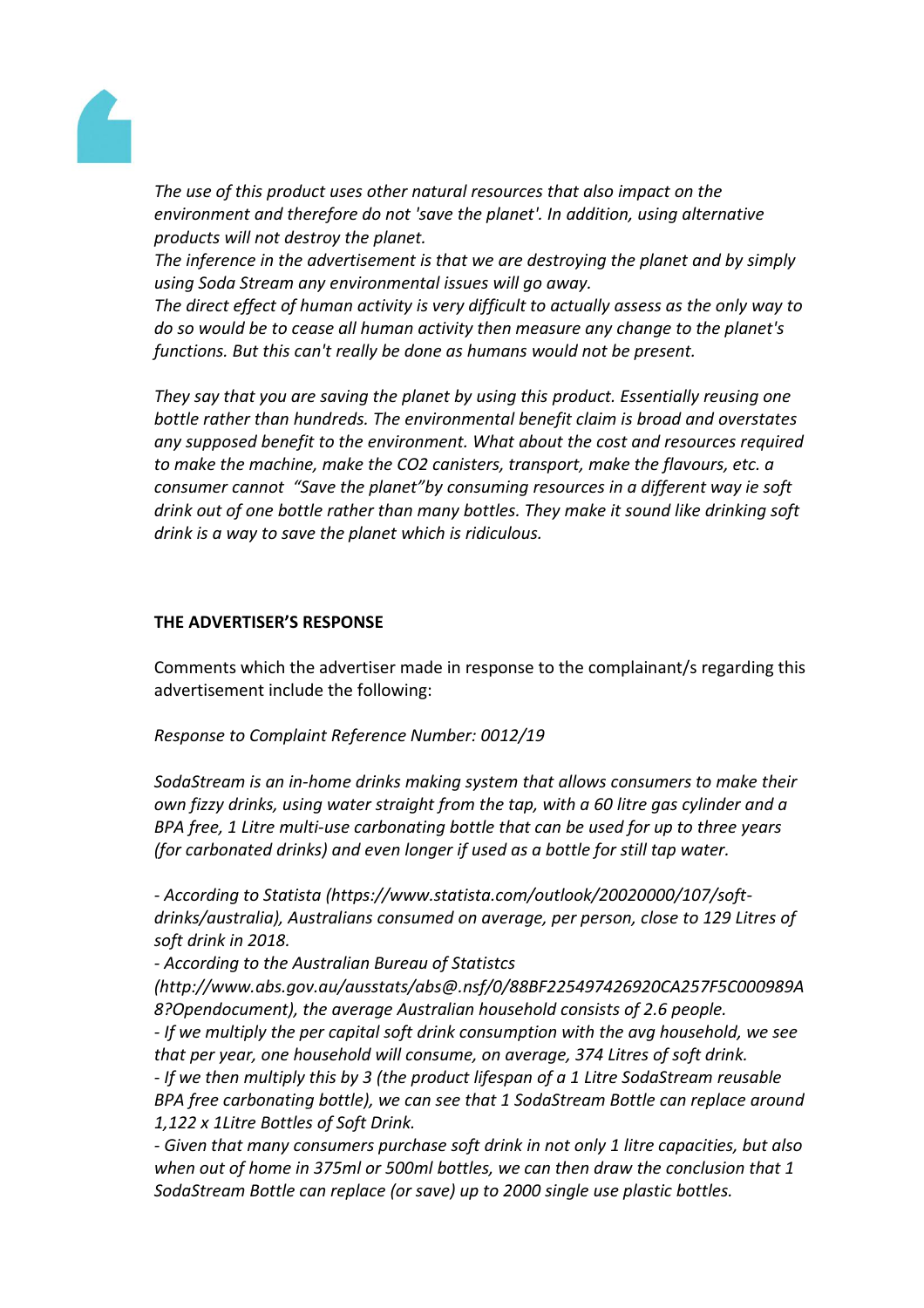

*- The 60litre cylinders in our system is returned to Sodastream, refilled and reused many times over its ten-year lifespan.*

*Other beverage companies produce single use plastic bottled drinks that are for single use consumption only, and contribute to the estimated 370 million plastic water bottles end up in landfill each year in Australia.*

*Logically, using one reusable bottle rather than 2000 single use plastic bottles is a better and more sustainable alternative.*

## **THE DETERMINATION**

The Ad Standards Community Panel (the "Panel") considered whether this advertisement breaches the AANA Environmental Claims in Advertising and Marketing Code (the "Environment Code").

The Panel noted the complainant's concerns that the environmental benefit claim in the advertisement is broad and overstates any supposed benefit to the environment.

The Panel viewed the advertisement and noted the advertiser's response.

The Environment Code applies to 'Environmental Claims' in advertising and marketing communications. An 'Environmental Claim' is defined as 'any representation that indicates or suggests an Environmental Aspect of a product or service, a component or packaging of, or a quality relating to, a product or service.'

An 'Environmental Aspect' means 'the element of a product, a component or packaging or service that interacts with or influences (or has the capacity to interact with or influence) the Environment.'

The Environment is given a broad definition in the Code but, according to the dictionary definition means 'the broad natural surrounding conditions, such as the bush, the rivers, the air, the sea in which human beings live.'

The Panel considered Section 1 (a) of the Environmental Code which provides that: 'Environmental Claims in Advertising or Marketing Communications shall not be misleading or deceptive or be likely to mislead or deceive."

The Panel noted that the practice note to the Environment Code does not require the Panel to apply legal tests in its determination of whether advertisements are, or are likely to, mislead or deceive, or otherwise contravene prevailing community standards in the areas of concern to the Code but rather to determine whether statements would be reasonably understood to be literally true and therefore not require substantiation.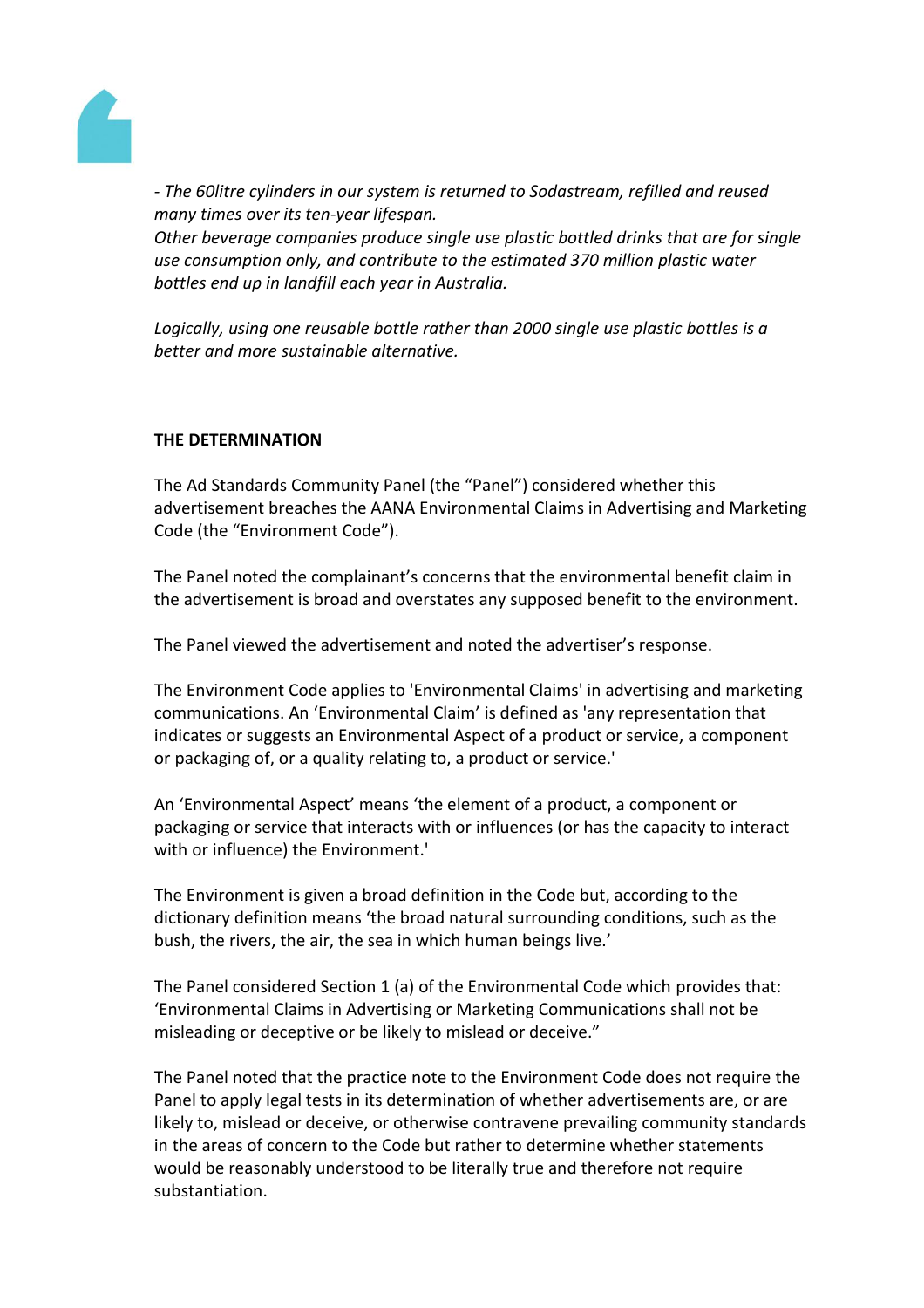

The Panel noted that this television advertisement features a woman describing the benefits of the product, with statements including "save 2000 bottles by using one reusable bottle" and "save the planet".

The Panel considered that the words "save up to 2000 bottles by using one reusable bottle" is a general claim about the product, and is not an Environmental Claim.

The Panel noted the advertiser's response describing the equation of how a person could save 2000 bottles by using one SodaStream bottle, and agreed that the claim was substantiated.

The Panel then considered the words "Save the planet" and "Planet saved". The Panel noted that the complainant considered this statement to be deceptive.

The Panel considered that this statement would be considered by most members of the community to be a form of puffery, and not a statement that an individual would actually save the planet by using the product.

The Panel noted that the claims in puffery are obviously exaggerated, and because exaggeration works to get people's attention, puffery is generally an accepted advertising technique provided that the advertisement does not deliberately mislead or make false claims.

Based on the above the Panel determined that the advertisement's claim regarding 2000 bottles being saved by using one reusable bottle was not misleading. The Panel determine that the words "save the planet" was general puffery.

The Panel determined that the advertisement did not breach Section 1 of the Environment Code.

Finding that the advertisement did not breach the Environment Code on other grounds, the Panel dismissed the complaint.